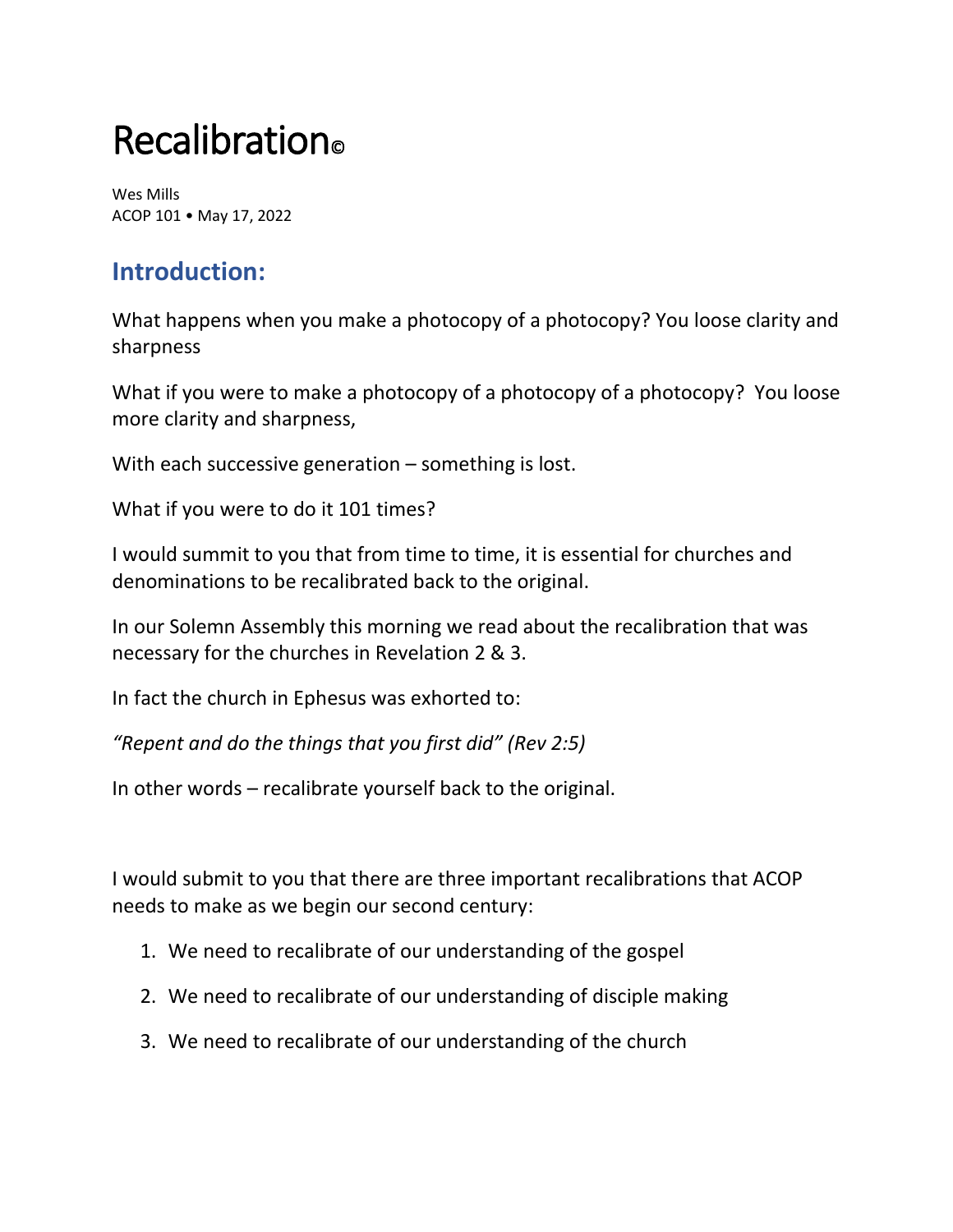# **I. We need to Recalibrate our Understanding of the Gospel:**

The church in the western world has preached a gospel of salvation rather than the gospel of the Kingdom of God.

Its not that a gospel of salvation is a false gospel, but rather it is an incomplete gospel.

- The Gospel of Salvation produces believers
- The Gospel of the Kingdom produces followers of King Jesus

With a gospel of salvation you get believers who escape hell, and inherit heaven.

But with the gospel of the kingdom, you get followers who seek to obey everything the Jesus has commanded them.

In the book of Acts in the original language, (you don't get this in the modern translations) the followers of Jesus are referred to once as believers, but 26 times as disciples. (More on that later.)

Its not that a gospel of salvation is wrong, but it is deficient.

Because of the traveling I do I frequently rent cars I have "gold" status with several rental car companies, an as a result I often get free upgrades – I pay for the Toyota and I get the Tesla.

In the western world, the church has sometimes preached the gospel of salvation like free upgrade. In essence we say – life is good in the western world - why not take out a little fire insurance – and secure your eternal destiny.

But Jesus said *"Whoever wants to be my disciple must deny themselves and take up their cross daily and follow me. For whoever wants to save their life will lose it, but whoever loses their life for me will save it. (Luke 9:23-24)*

The Gospel of the Kingdom is not a free upgrade – it is a costly call to take up our cross daily.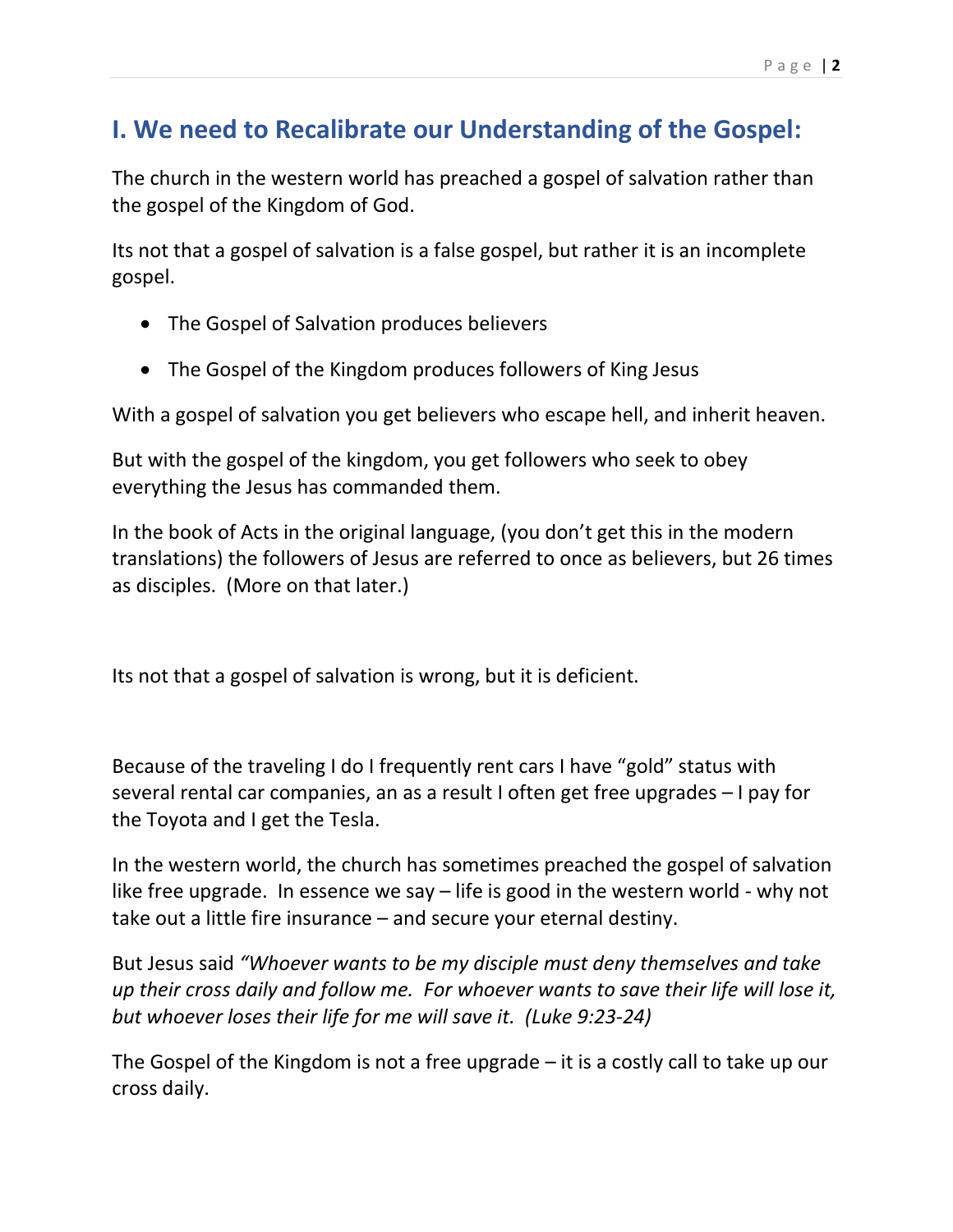Dietrich Bonhoeffer said *"Cheap grace is the grace we bestow on ourselves. Cheap grace is the preaching of forgiveness without requiring repentance, baptism without church discipline, communion without confession...Cheap grace is grace without discipleship, grace without the cross, grace without Jesus Christ, living and incarnate."*

When we preach a gospel of salvation  $-$  people sign up for love, joy and peace  $$ and then we tell people that we want them to *"seek first the kingdom of God and his righteousness"* – they think we are running some kind of a "bait & switch" scam.

The moniker of modern Christianity is "Jesus Saves" and so if He does – but the rally cry of the early church was "Jesus is Lord"

Saying that "Jesus is Lord" is a mental construct for us. But in the first century world, Roman citizens were compelled to demonstrate their allegiance to the Roman empire by declaring "Caesar is Lord."

In Thessalonica Paul & Silas were charged with *"treason against Caesar, for they profess allegiance to another king named Jesus."* (Acts 17:7)

In his latest book – **Not In It to Win It –** Andy Stanley says:

*First century followers of Jesus weren't branded Christians to differentiate them from followers of Zeus or Jupiter. The term Christian was coined based in Latin political terminology. Christian was analogues to the other political associations such as Caesarians – the followers of Caesar; Herodians – the followers of Herod or later Nerodians – the followers of Nero.*

*Followers of Jesus were branded Christians because it was evident from their behaviour that they were following another king.*

I think this speaks volumes into the political maelstrom that the church finds itself in today – we should not be co-opted by any political ideology – but may it be said of us that we were Christians – because we are following another king.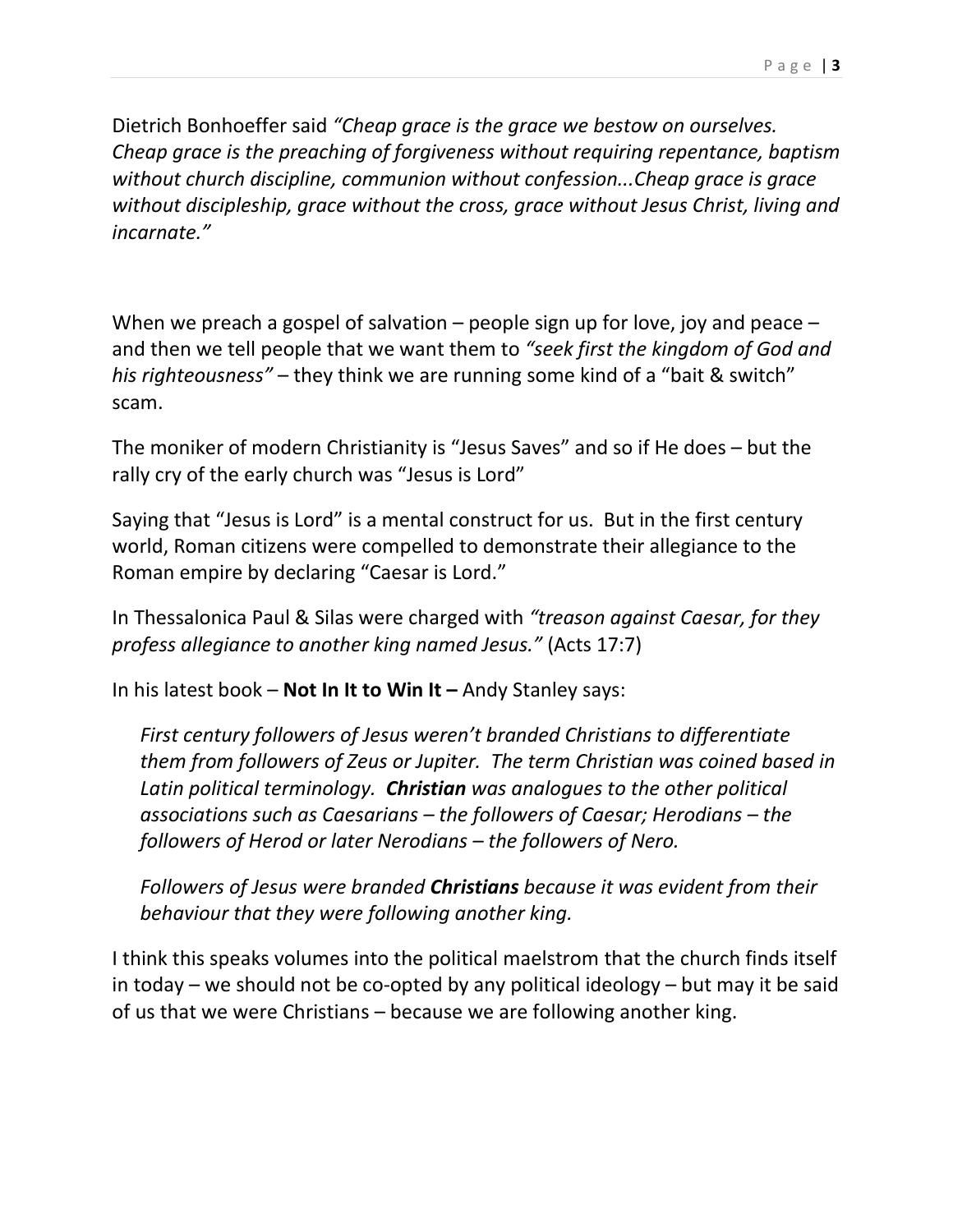Brian Zahnd – the pastor of Word of Life Church in St. Joseph Missouri – said "a first-time visitor to the Word of Life church asked him why they didn't display an American flag – and this was his answer:

*"We are not an American church; we are a church belonging to the universal body of Christ that just happens to be in America. Instead of a flag – we display a cross - that is where our allegiance lies."*

A gospel of salvation has produced a crop of preachers – who say one thing on Sunday and do something else the rest of the week. How else do we explain the apostasies and the moral failures among of so many high-profile leaders in the church.

*"When Christ calls a man, he bids him come and die."* ― Dietrich Bonhoeffer, The Cost of Discipleship

The lifestyle of the preacher, must reflect the Gospel of the kingdom.

The gospel of salvation is about profession of faith, the gospel of the Kingdom about radical obedience to live by the words of Jesus

In our Fellowship we have been proponents of the Full Gospel – many of our churches have even adopted that name.

I know that in Pentecostal history – that Full Gospel is a nod to our belief in the fullness of the spirit.

I want to challenge us tonight – to recalibrate our selves back to the Full Gospel – the Gospel of the Kingdom of God – the gospel that was preached and practiced by the early church, that turned the world upside down or more accurately right side up in just 300 years.

Its not that the gospel of salvation is wrong – its just not the Full Gospel.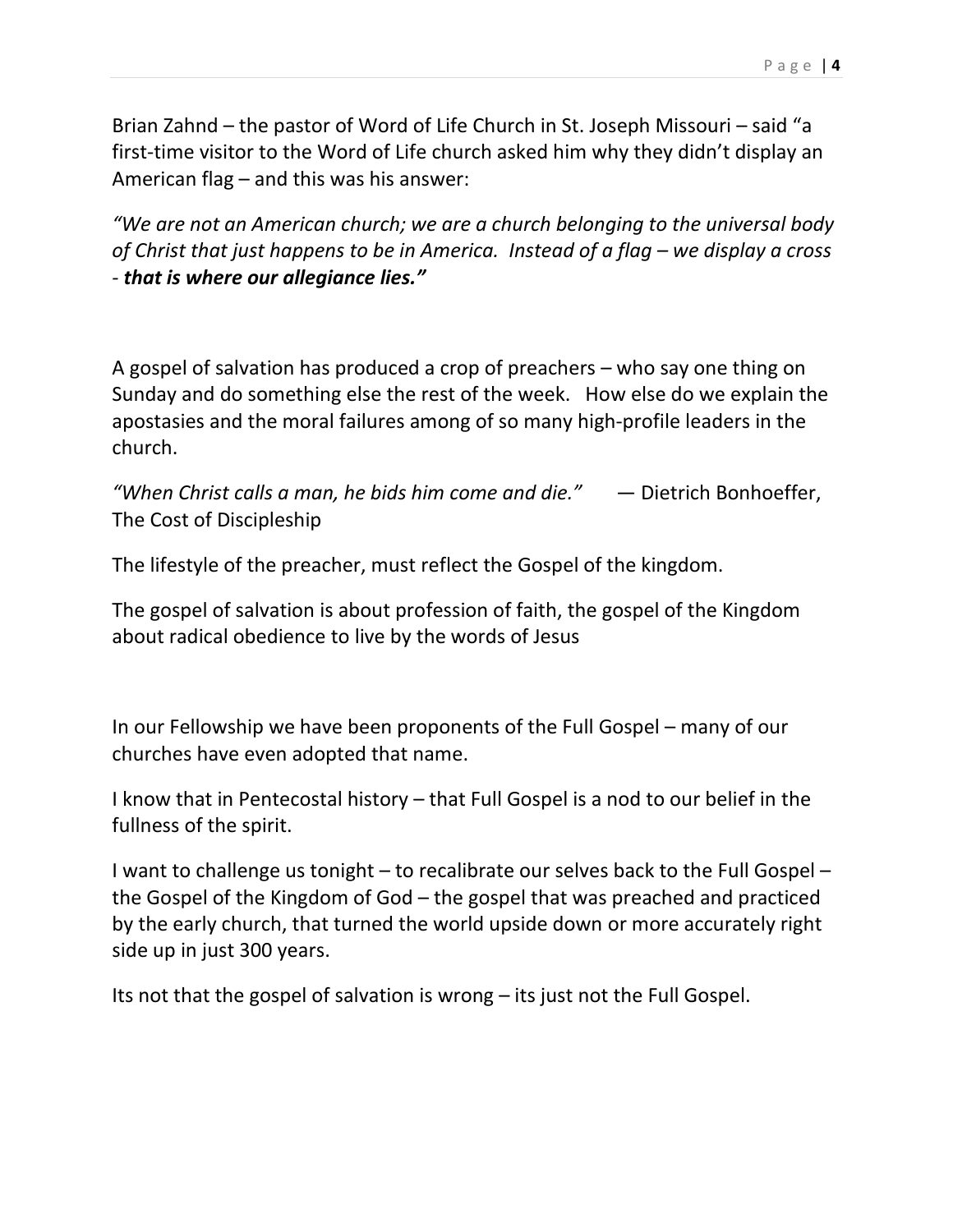# **II. Recalibrate our Understanding of Disciple Making:**

#### *Matthew 28:18-20*

*And Jesus came and said to them, "All authority in heaven and on earth has been given to me. Go therefore and make disciples of all nations, baptizing them in the name of the Father and of the Son and of the Holy Spirit, teaching them to observe all that I have commanded you. And behold, I am with you always, to the end of the age."*

Making disciples is the mission of the church.

In much of the church in the western world we have substituted the phrase "disciple making" with the word discipleship. (A word that doesn't appear in the bible.)

What we mean by discipleship is in reality spiritual formation – "read your bible, pray everyday and you'll grow, grow, grow"

Shouldn't we teach people to read their bible and pray? – of course we should?

But let me cut to the chase….

We must evaluate the effectiveness of our "discipleship" when only 9% of evangelicals in North America practice tithing.

The mission that Jesus gave his followers is to - make disciples.

As ACOP enters its second century, I believe that we need to recalibrate our understanding of disciple making in keeping with Jesus model of disciple making.

Five things about Jesus Disciple making model:

### **1. Jesus Choose Twelve Disciples To Be With Him:**

*Mark 3:14 "He appointed twelve, that they might be with him"*

Jesus invited 12 disciples to do life with him.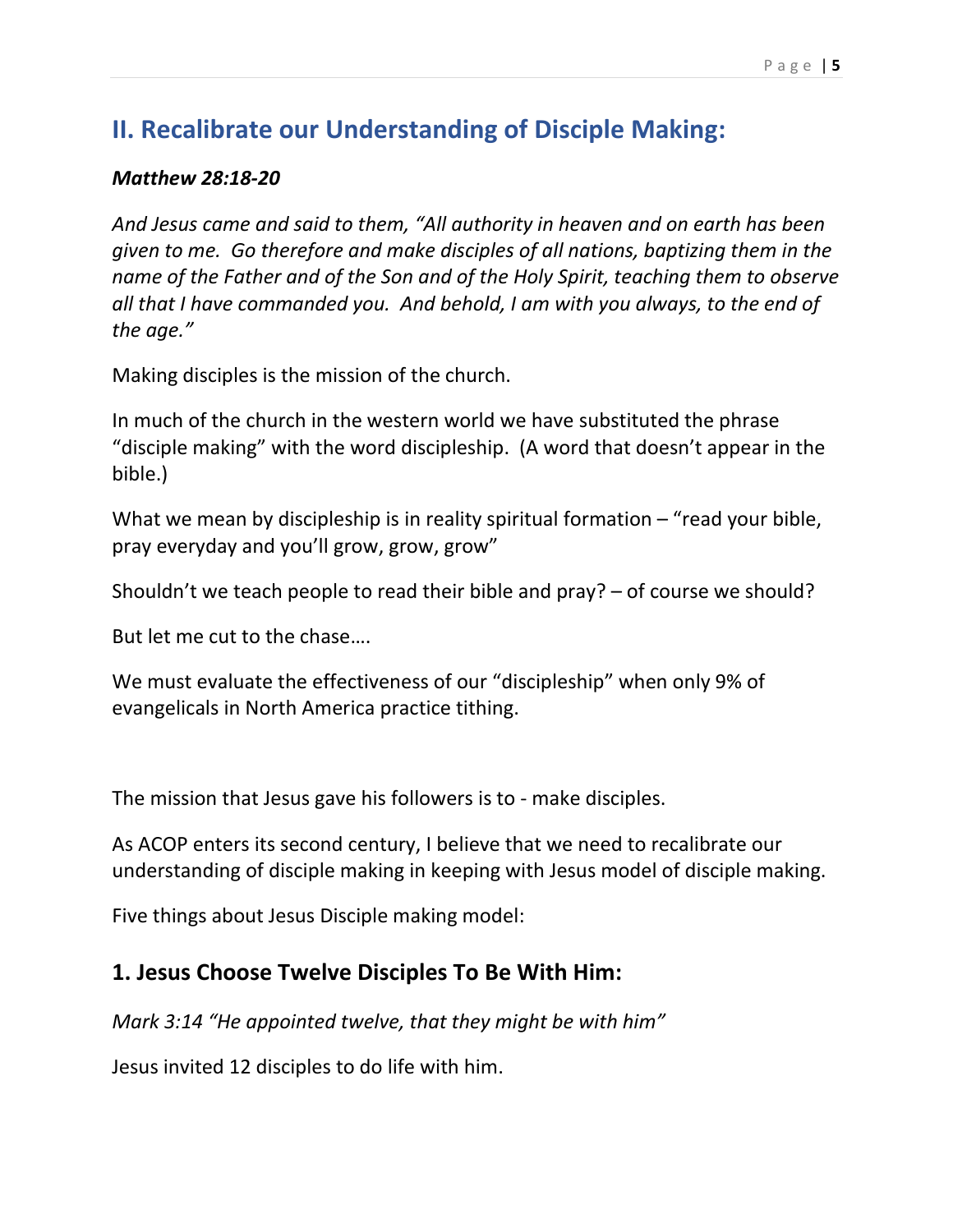It wasn't a program that they enrolled in  $-$  he invited them into His life.

He invited them to be with him wherever he went.

i.e. - weddings, in people's homes, traveling, eating together, in the synagogue, healing the sick, raising the dead, feeding the multitudes – were ever he went they went with him

I don't think that we can make fully developed disciples if we don't spend time with those we are discipling - you can't phone it in, you can't do it on line – it has to happen face to face and life on life.

I think we need to recalibrate our disciple making to be more like Jesus disciple making practice.

### **2. Jesus Disciples Were Apprentices:**

*Mt 5:2 "Those who were apprenticed to him…" MSG*

Disciple making is more akin to apprenticeship than classroom learning.

My oldest son Tyler is a Master Electrician, but he began as an apprentice – working with a master electrician – learning skills of the trade, and eventually became a Journeyman Electrician k

And now he is a master electrician – he has apprentices working with him.

As most journeymen will tell you – they learn theory in the classroom, but they learn their craft in the field.

I also want you to note – that there is a multiplicative component build into an apprenticeship program. i.e. apprentices become journeyman who become masters, who in turn apprentice others.

A cursory reading to the gospels will reveal that Jesus used an apprentice model to train and reproduce his disciples.

Paul advocated for the same principle:

*II Tim 2:2 "The things you have heard me say in the presence of many witnesses entrust to reliable people who will also be qualified to teach others."*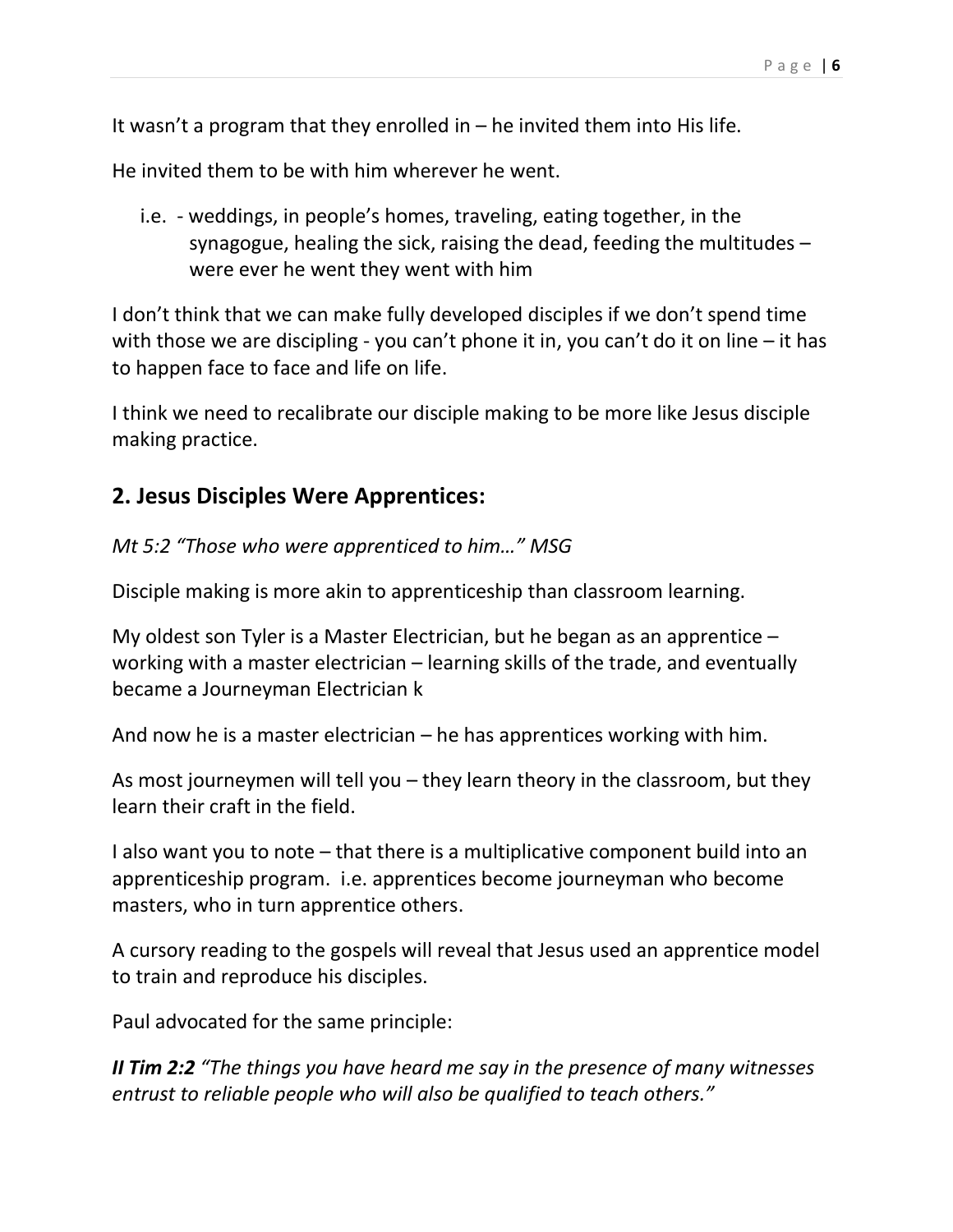We need to recalibrate our thinking about making disciples, and follow an apprenticeship model, like Jesus, and the early church followed.

### **3. Jesus Disciples Were Engaged In His Mission:**

*Mark 3:14 "He appointed twelve that they might be with him and that he might send them out to preach and to have authority to drive out demons."*

Jesus disciples were engaged in His mission

It's not clear how long the disciples were with Jesus before he began to sent them out, but my sense is – it was long before they thought they were ready.

i.e. Mk 6:37 – you give them something to eat

The point is – Jesus began to engage his disciples in His ministry – early in the disciple making process

Jesus didn't wait until they were fully trained to have them engage in the mission.

As we are making disciples, we need to engaged people in the mission sooner rather than later

### **4. Jesus Empowered His Disciples:**

*Matthew 10:1 Jesus summoned His twelve disciples and gave them authority over unclean spirits, to cast them out, and to heal every kind of disease and every kind of sickness.*

Disciple making is about empowering people for ministry.

Part of that is just giving them permission and the authority to do ministry.

The other part is we need to lay hands on those who we are discipling and expect an impartation of the Holy Spirit that will empower them in the mission.

And then look forward to hearing their testimonies of their exploits for the Kingdom of God.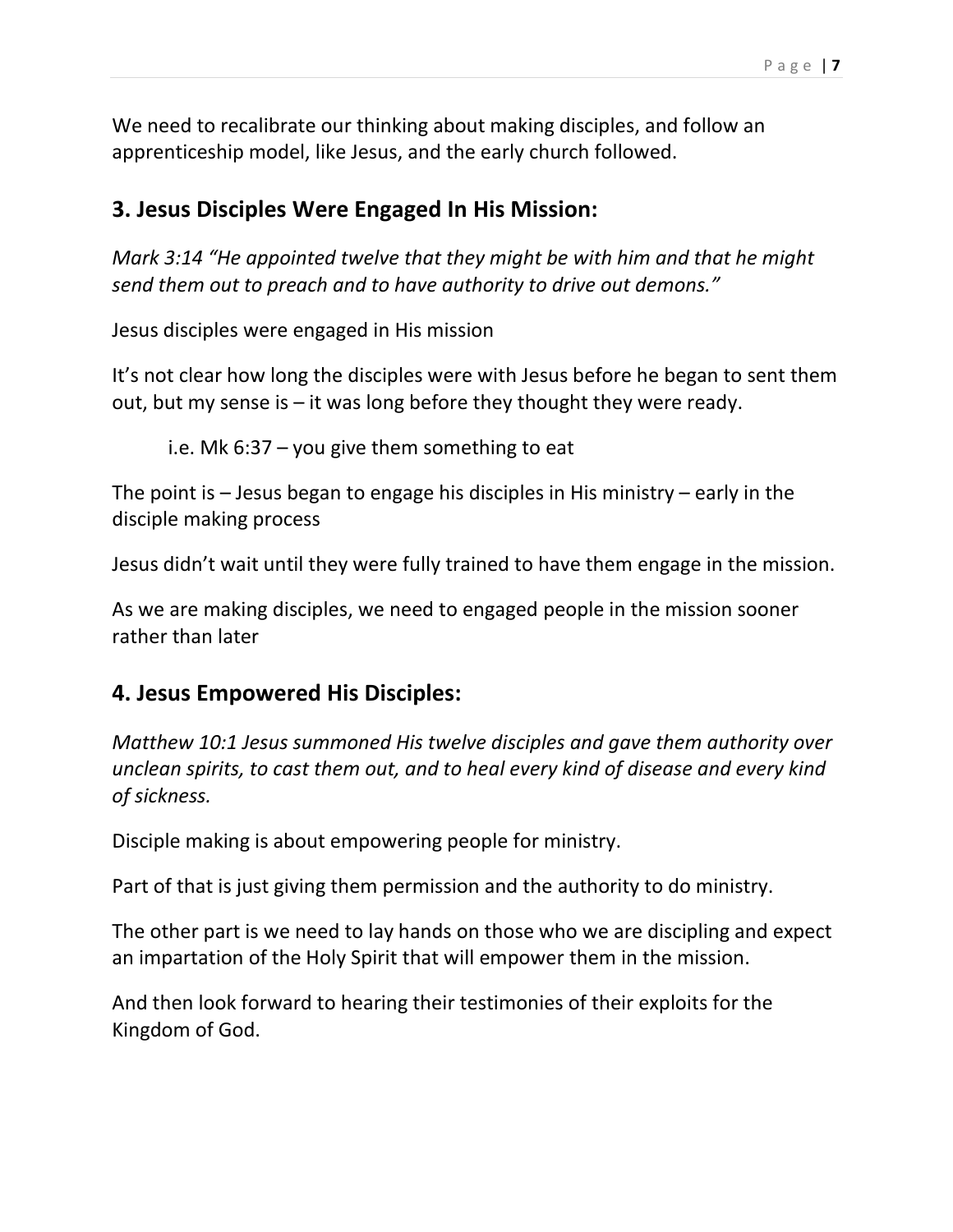## **5. Jesus calls everyone to be a disciple and everyone to be a disciple maker.**

*Luke 10:1 "The Lord now chose seventy-two other disciples and sent them ahead in pairs to all the towns and places he planned to visit."*

In the church in the Western world, we have created a false dichotomy  $-$  you can be a believer or if you really want to get serious you can be a disciple.

Our professional clergy model reinforces this false dichotomy.

Someone said "we pay pastors to be good, and you want the rest of us to be good for nothing?"

Jessie Cruickshank – of 5Q Network says that only 11% of pastors have been trained to make disciples.

Lets remember that the purpose of the fivefold ministry is to equip the saints to make disciples.

*JD Greer says the day I became a pastor – I left the ministry, because now it is my job to equip ministers for the work of the ministry.*

Pastor, if no one has trained you to make disciples – seek out a mentor or a coach who can train you to make disciples – and then begin to equip your church to make disciples.

Tomorrow morning – Sean Stevenson-Douglas is going to be talking about becoming a disciple making movement. He will envision you about what ACOP can be our second century.

So:

- We need to recalibrate of our understanding of the gospel
- We need to recalibrate of our understanding of disciple making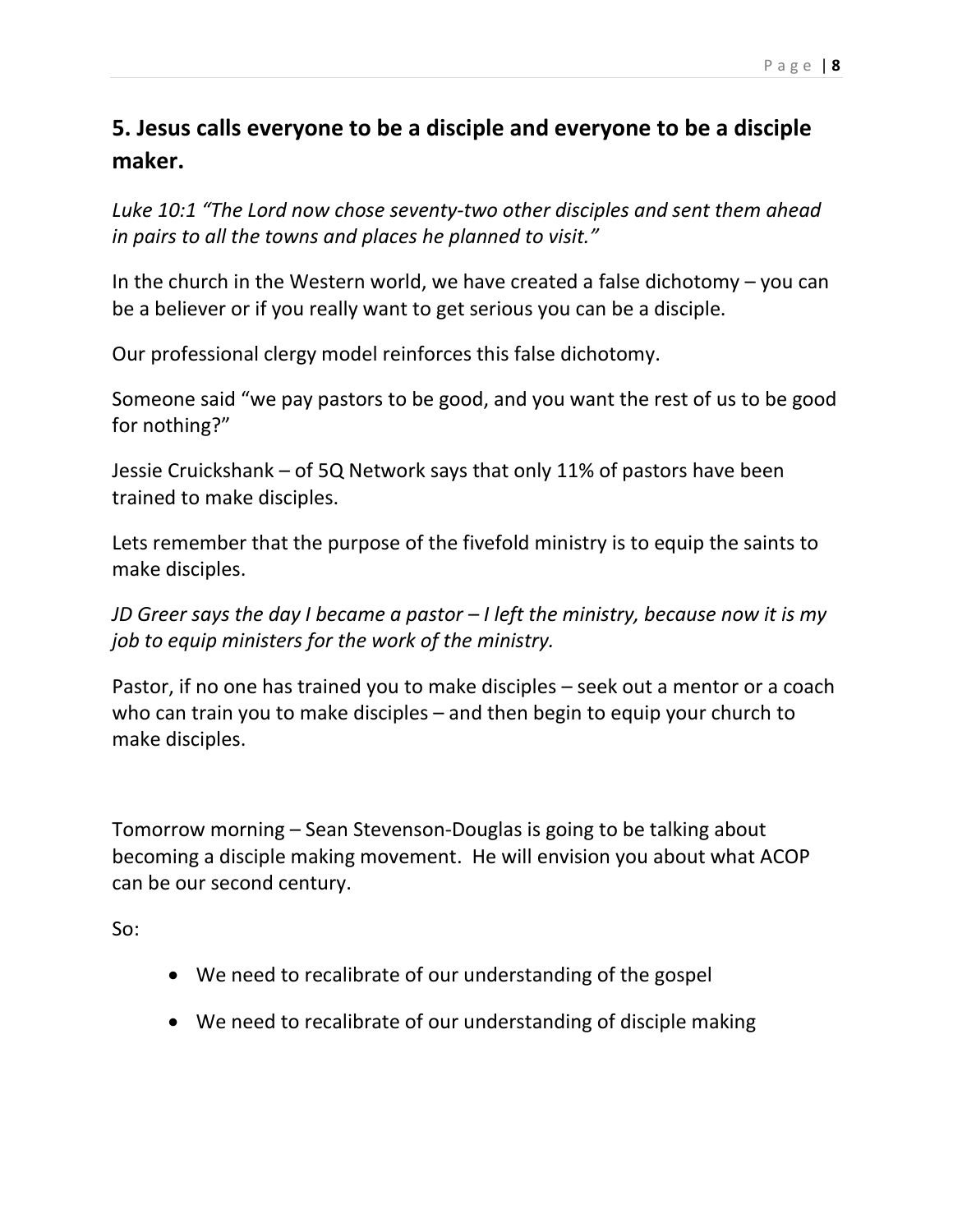# **III. Recalibrate Our Understanding of the Church:**

When the pandemic hit, in March of 2020 and churches around the globe were not allowed to meet face to face, the first priority was "How do we get our Sunday service online?"

If the mission of the church is to make disciples, shouldn't the first priority have been – "How do we go about making disciples in this new reality of a global pandemic?"

I get that Sunday's are part of the disciple making process.

Ask you the Dr. Phil question "How's that working for you?"

Are you happy with the results? More importantly, is Jesus happy with the results?

Every system is perfectly designed to get the results it is currently getting. If we don't like the results, we need to change the system.

I submit to you that we need to recalibrate our understanding of the Church.

### **I want to show you a picture that will serve as a metaphor about why I believe that recalibration is necessary.**

(Apparently, this picture is what happens when a hurricane passes through an orchard.)

I submit to you that most pastors see themselves as collectors of apples.

Every Sunday we collect as many apples as we can and we count them – and as long as there are more apples than last week, or last year, or more apples than the church down the street – we consider ourselves successful.

It takes a particular skill to gather apples together, and some pastors excel at apples gathering.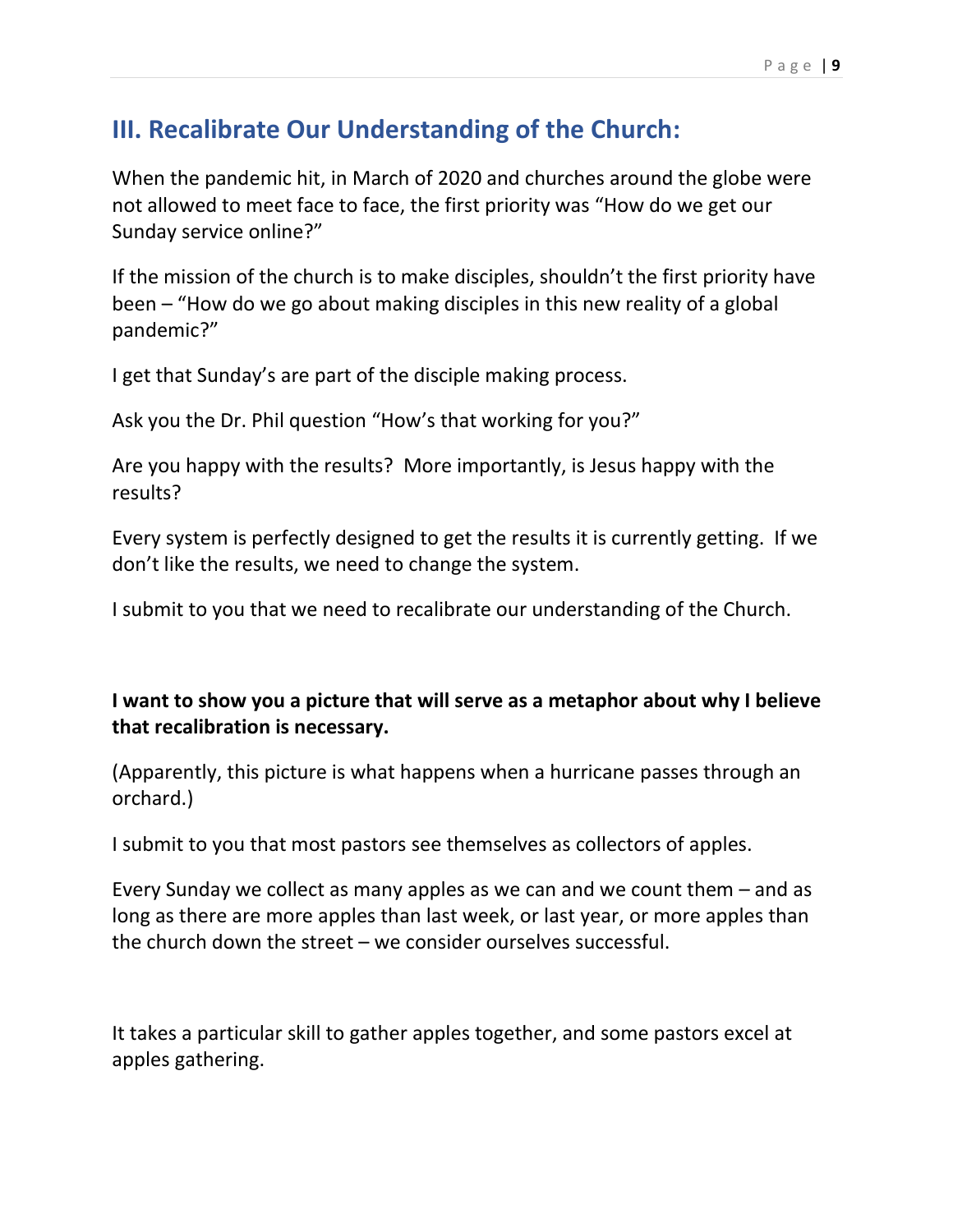In fact they are so effective that they find it necessary to hire additional apple collectors to help them gather more and more apples.

Some apple collectors are so successful that they have to establish another campus so that they can accommodate all the apples they are collecting.

Some churches use most of their time, energy and resources on the weekly gathering of the apples.

But there is also a need to care for the apples during the week – you see if you don't provide just the right climate-controlled environment to pamper the apples, they will begin to spoil. The apples must be pampered at all costs.

You see, if you are not providing just what the apples need or what they **prefer**, some other apple collector is likely to start gathering some of your apples.

Here is another key - If you look after the little apples just right – you'll keep the big apples really happy. And if the big apples are really happy, they might encourage their friends to join your apple gathering.

Some apples have been bruised by their interaction with apples in other apple gatherings, and if you want to keep those apples in your gathering, you are going to need to give special care and attention to those apples.

The other thing you have to watch out for is rotten apples – one rotten apple can begin to spoil the whole bunch – so you need to isolate and eliminate all the bad apples.

The apples you are collecting need to be washed  $-$  by full emersion  $-$  with the right formula.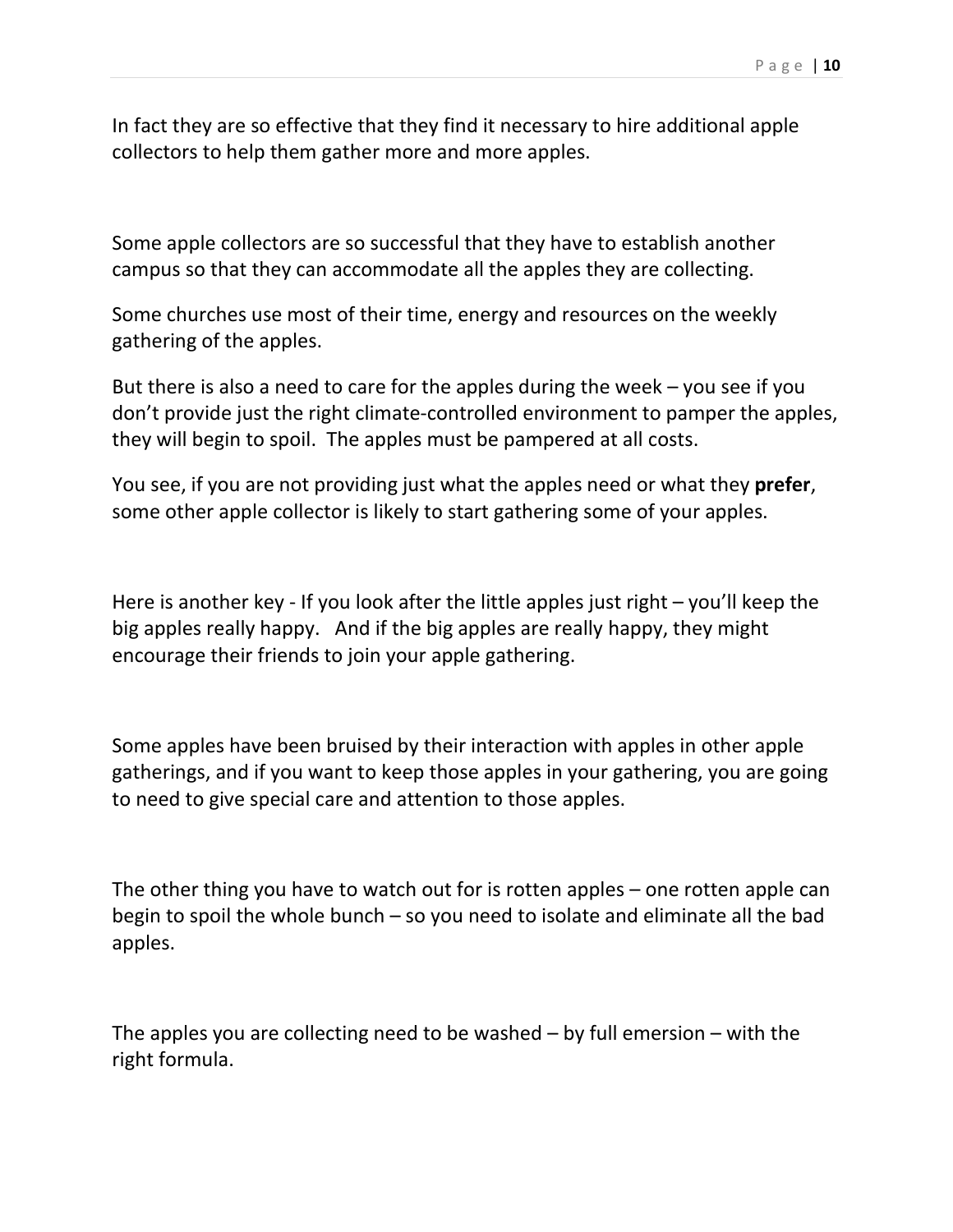In order to keep the system going, you need to squeeze a little juice from the apples every week. Not too much or they might not come back to your apple gathering, but enough to pay the bills and keep the apple warehouse in good shape.

Some apple gatherers have a vision send out a few apples so that new apple gathering location can begin in another part of town.

Some gatherers even have a vision to see apple gatherings established in other countries – so they send a few apples overseas.

If you are good apple gatherer you may get invited to pastor a larger gathering of apples.

If you are a really good apple gatherer – you can anticipate that you will get invited to speak at apple gatherers conferences – where you can wax eloquent about your apple gathering ways.

#### **Here is an alternative picture:**

What if Jesus had a much more organic approach in mind?

What if Jesus hasn't called us to gather apples, but to tend an orchard?

What if Jesus wants us to nurture apple trees, and reap a harvest of 30, 60 or 100 fold?

Depending on the species of apple, a mature apple tree can produce approximately 300 apples per year.

Within the core of each apple there are between 5 and 8 seeds – so at the low end that means that every apple tree has the potential to become 1500 apple trees.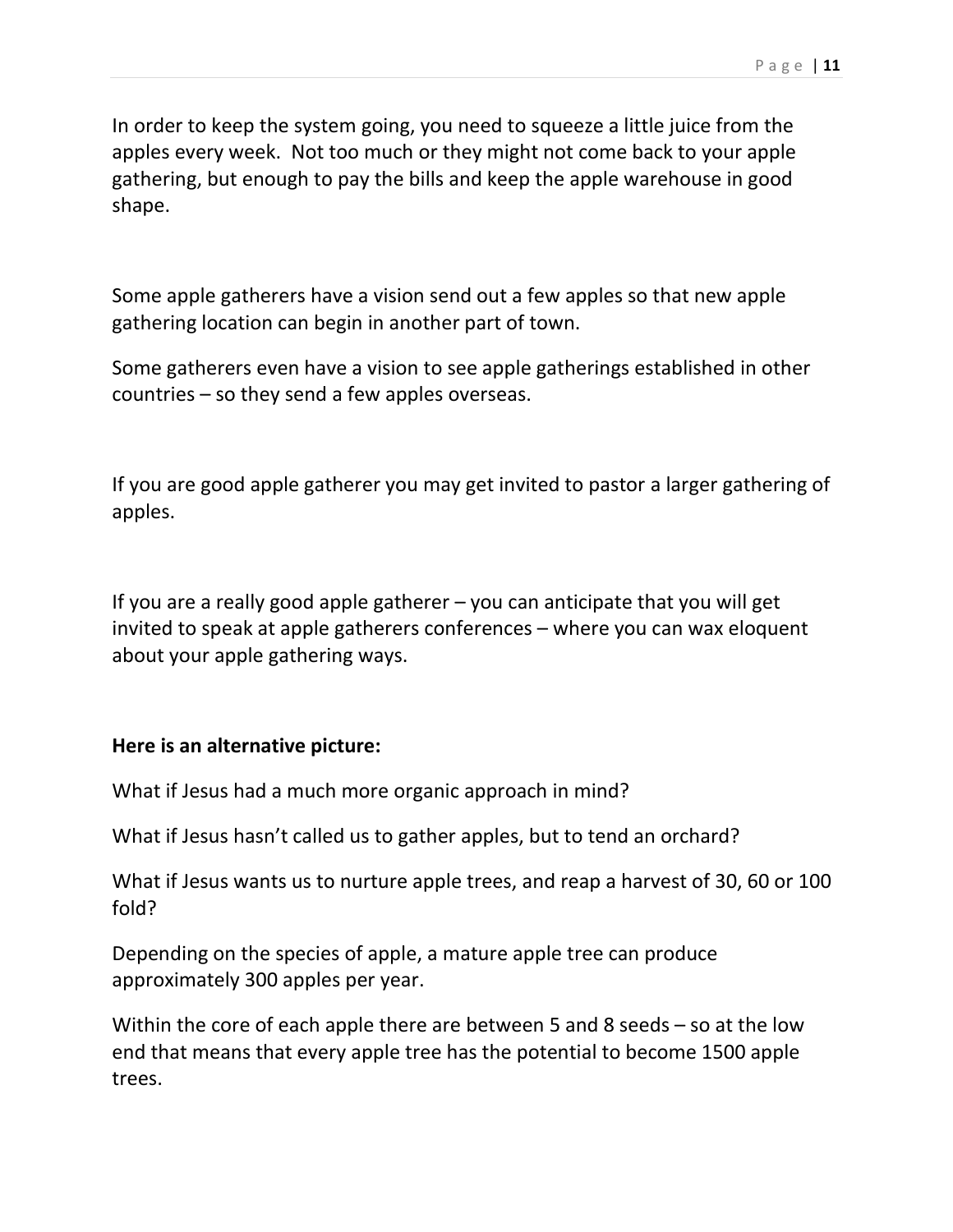Not every apple tree becomes an orchard – but it could.

The point is not to see how many apples you can collect, but how many seeds can we sow.

Multiplication is a principle that God has build into our natural world – and I would suggest to you that is what he had in mind for the church.

*I Corinthians 3:6-8 "I planted the seed, Apollos watered it, but God has been making it grow. So neither the one who plants nor the one who waters is anything, but only God, who makes things grow. The one who plants and the one who waters have one purpose, and they will each be rewarded according to their own labor.*

The problem is most of us have honed our skills as the gathers of apples -- it takes a whole different skill set to tend an orchard.

If you are going to tend an orchard – you need to understand what variety of apples will grow in the soil of your orchard. Can we grow Delicious Apples, or is this a Crab Apple community?

You will need to make sure that the soil is fertilized and the trees are sufficiently watered – so that you can maximize your apple harvest.

It takes 3-5 years for an apple tree to come to maturity – during this season there is very little fruit.

Some of us are called to Restricted Access Nations - where there are no apple orchards yet. Establishing and tending an apple orchard there will be more difficult, and the orchard you establish there might look a little different than the orchards in Canada.

Others of us are called to places where the environment is more conducive to growing apples – and establishing orchards*.*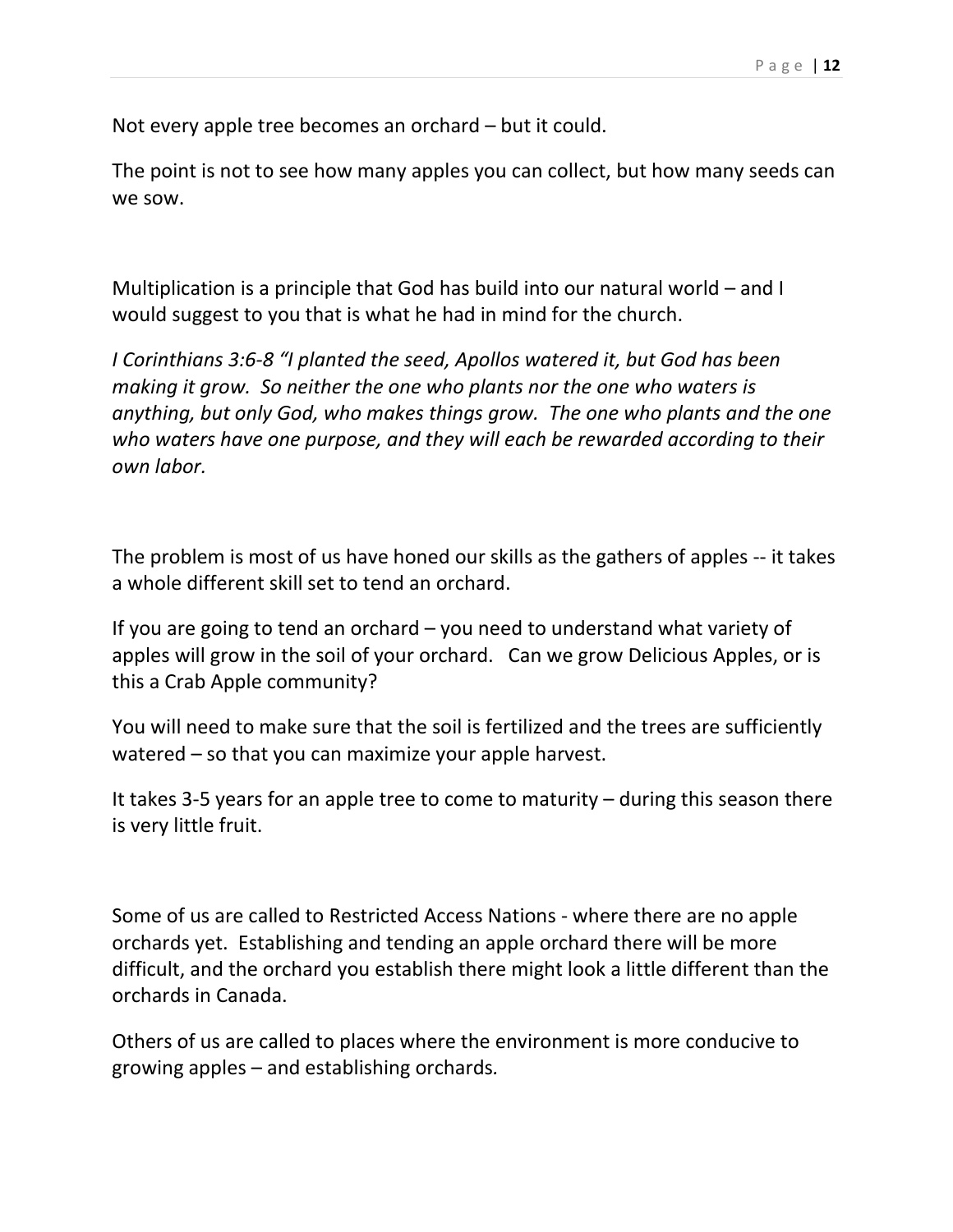#### *Ed Stetzer says:*

"Just as the true fruit of an apple tree is not an apple, but another tree; the true fruit of a small group is not a new Christian, but another group; the true fruit of a church is not a new group, but a new church; the true fruit of a leader is not a follower, but a new leader; the true fruit of an evangelist is not a convert, but new evangelists. Whenever this principle is understood and applied, the results are dramatic."

### **Conclusion:**

In any organization, something is lost with each successive generation.

Every organization is perfectly designed to get the result it is currently getting.

From time to time all organizations need to be recalibrated back to the original.

We must preach the Full Gospel where Jesus is proclaimed as saviour, sanctifier, baptizer in the Holy Spirit, healer and king.

Paul reminded us this morning that "*The Gospel for it is still the power of God unto salvation to everyone who believes…." (Romans 1:16)*

A few weeks ago Lois and I had lunch with a couple who had recently come to faith in Christ. They had been deeply involved with the new age movement, they had written books about it, and owned a store dedicated to the movement. But a praying aunt shared the gospel with them, and they were radically saved.

Jesus is still "*able to save to the uttermost those who come to God through Him" Hebrews 7:25*

Secondly, discipleship programs are not enough – we must be committed to making disciples who make disciples.

We struggle to find pastors and church planters in our Fellowship, and I am convinced that at the root of this problem, is a disciple making problem.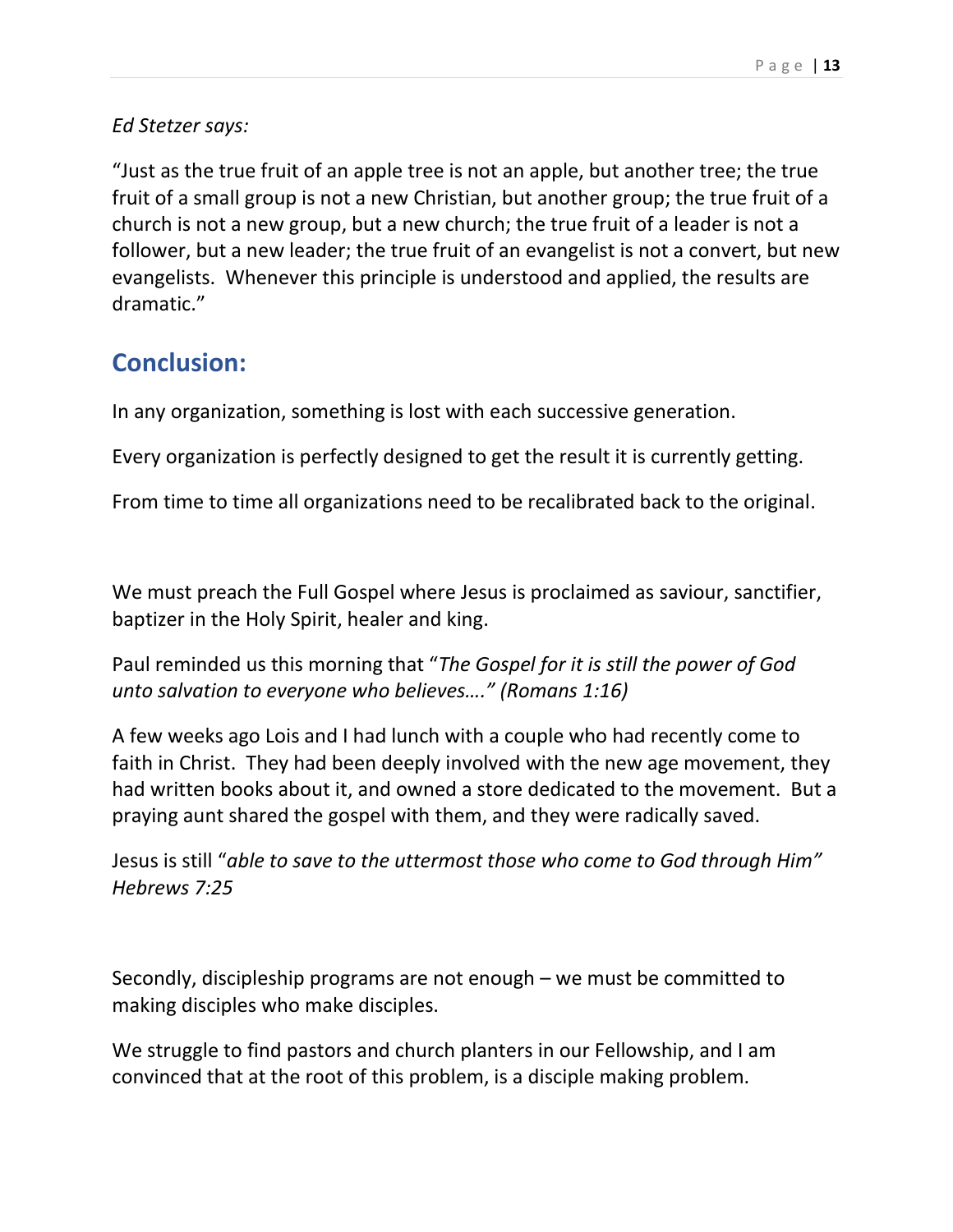If we were truly making disciples, we would be seeing a multiplication of pastors and church planters.

We must take up the **Luke 10:2** challenge - where Jesus said *"The harvest is plentiful, but the workers are few. Ask the Lord of the harvest, therefore, to send out workers into his harvest field."*

Finally, we need to recalibrate our thinking about the church.

We need to change the scorecard as to how we measure success.

If we continue to see it about gathering, rather than multiplying disciples – we can expect to get the same results that we are currently getting.

The church is the vehicle not the destination.

The church is the primary vehicle for disciple making but **the destination is multiplication**

Our scorecard needs to reflect that measure of success.

# **Application:**

I remember being at a conference years ago – where the Holy Spirit took something the speaker said and drove it like an arrow into my heart, and I new I needed to respond in that moment, and I did, and God recalibrated something in my heart.

Tonight – I sense the Holy Spirit may be recalibrating something in your heart:

- Preaching the Gospel
- Disciple making
- Scorecard for the Church

#### **When God says go – don't say no**

I felt that the Holy Spirit saying remind them of Phillip.